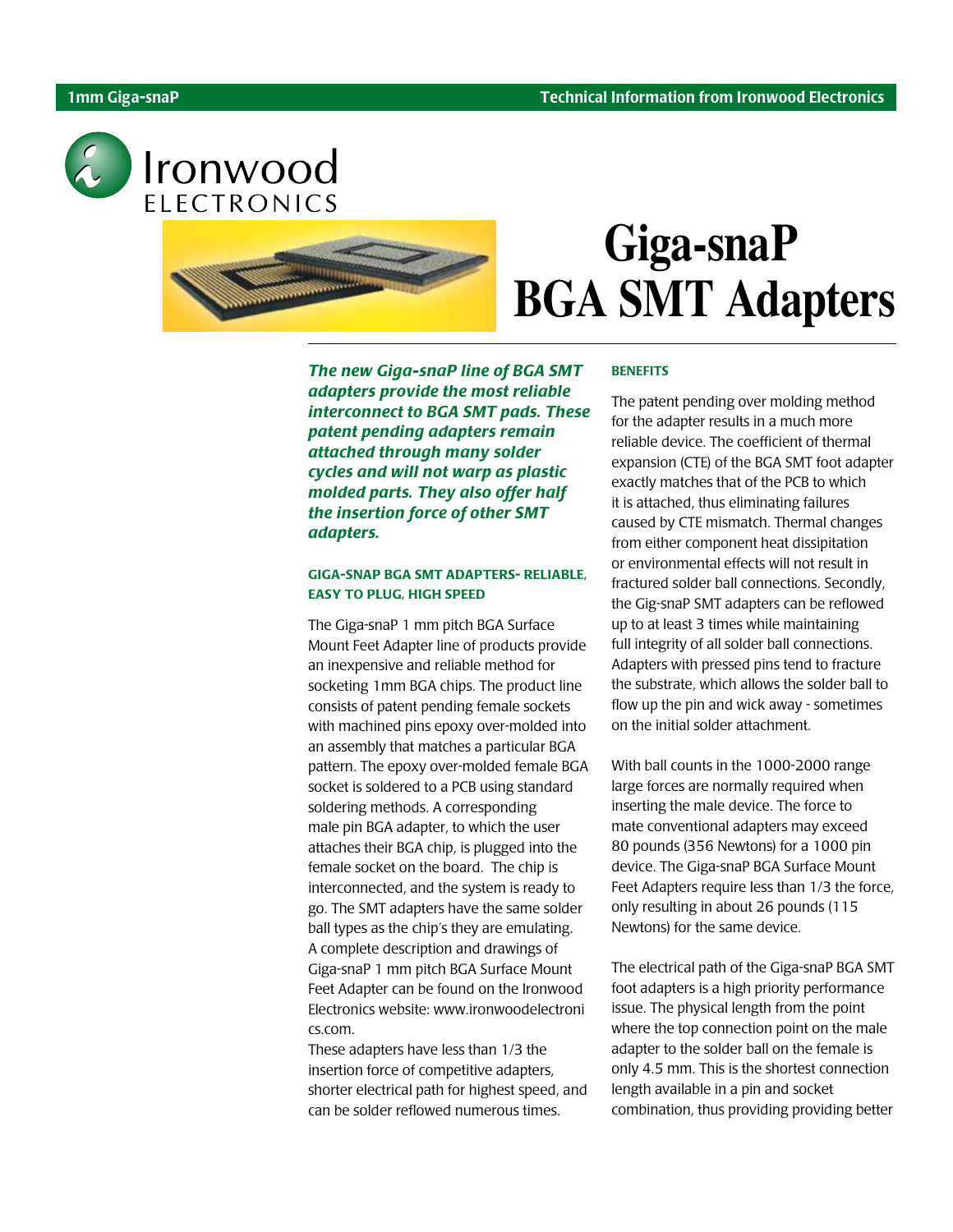transmission of high frequency signals.

Ironwood Electronics has the tooling, software, and equipment in place to deliver quickly any array, custom or standard 1 mm Giga-snaP. Our speed of delivery for BGA SMT adapters sets the pace for the industry.

#### DESCRIPTION OF THE GIGA-SNAP EPOXY OVERMOLD ADAPTER

Our patent pending epoxy over-mold method for Giga-snaP uses FR4 substrate with pins held by a thin ring of epoxy. The cured epoxy ring effectively seals the pin for optimum solderability. This solves the PCB fracturing problem and warping caused by press fitting into a substrate. This also allows us to use FR4 rather than plastic, thus avoiding CTE mismatch.



Giga-snaP testing setup: Insertion / Extraction forces Fig. A

# Data Specs\*

#### Contents:

- 1. Design-Description
- 2. Electrical-Spec
- 3. Assembly-and Handling Conditions
- 4. Delivery-Form
- 5. Endurance-Test



Details:

## 1. Design-Description **Materials**

Terminals: Material: Brass Alloy Plating : 10µ" Gold over 100µ" Nickel (min.) Receptacles: Shell Material: Brass Alloy 360 1/2 Hard Plating: 10µ" Gold over 100µ" Nickel (min.) Contacts Material: Beryllium Copper Alloy 172, HT Plating : Gold 0.1 µm (min.) over Nickel 1.27  $µm$  (min.) Solder Ball: Eutectic 63Sn/37Pb, 183°C Coplanarity: ≤ 150µm Insulator: FR4/G10 Tg 130C Mechanical Data (Fig. A) Drawing: See Ironwood Electronics for specific array. Insertion Force: ≤ 0.12N Initial insertion force (0.2mm diameter pin) ≤ 0.2N Initial insertion force (0.254mm diameter pin) Extraction Force: ≤ 0.12N Extraction force (0.2mm diameter pin) ≤ 0.2N Extraction force (0.254mm diameter pin) Contact-durability: > 100 cycles Operating Temperature: -55°C - 125°C Socket: Mass 388 position Female Receptacle: 4.25g 388 postition Male Land Socket: 3.5g 2. Electrical-Detail-Spec mating-condition for reliability-tests:

388 position Land Socket and Receptacle (terminal with ∅ 0.254mm diameter pin) Min Max Remarks Current per contact 1A@85°C Contact-Resistance ≤ 15mΩ After reliability- tests Test method LLCR (Low Level Circuit Resistance): - Test current 10mA

- Test Voltage 20mV

Isolation-Resistance between contacts 10x109Ω